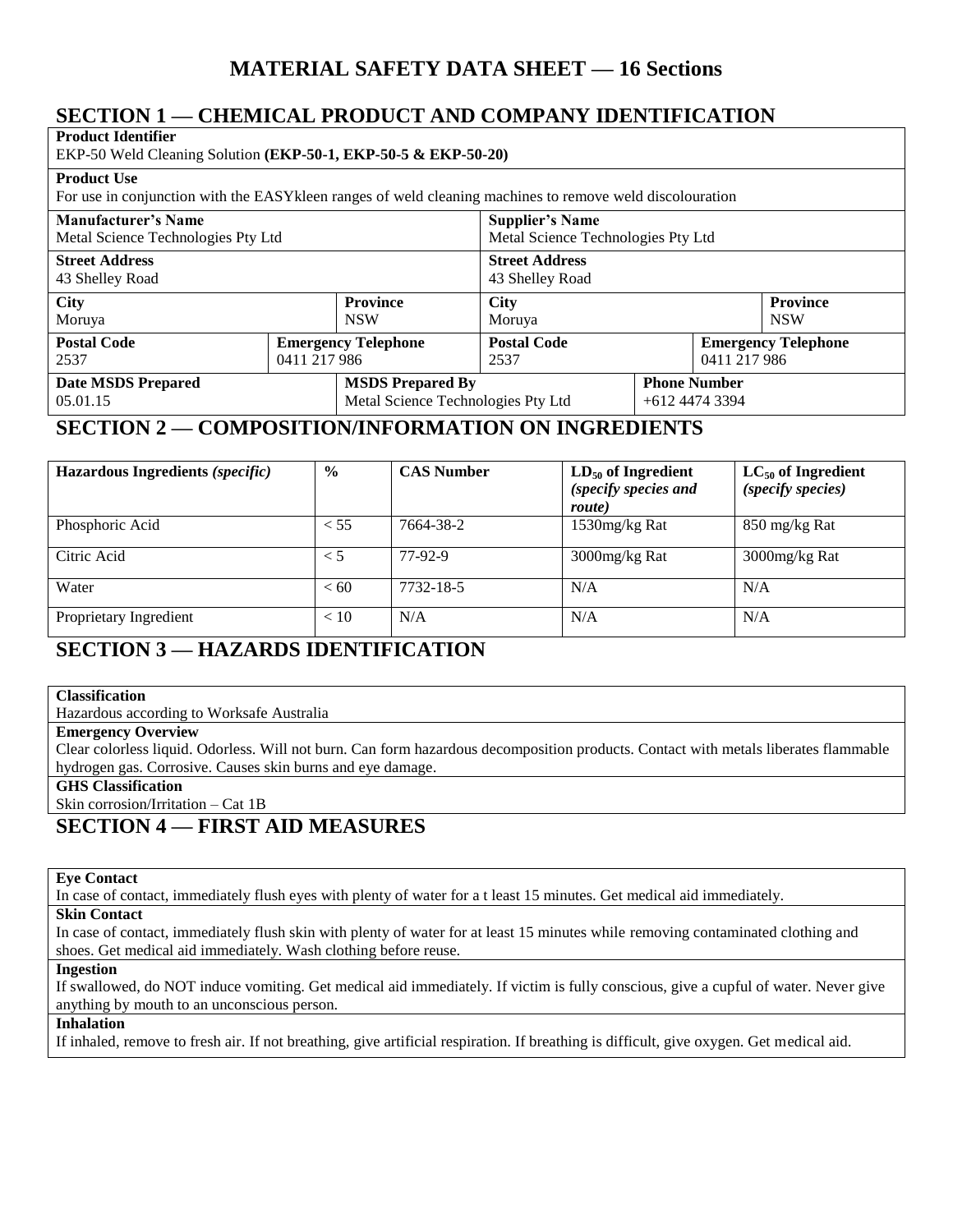# **SECTION 5 — FIRE FIGHTING MEASURES**

| <b>Flammable</b><br>N <sub>0</sub>                                                                                                                                                                                                                                                                                                                                                                                                                                                                      |                                                                 |                                                                           |  |  |
|---------------------------------------------------------------------------------------------------------------------------------------------------------------------------------------------------------------------------------------------------------------------------------------------------------------------------------------------------------------------------------------------------------------------------------------------------------------------------------------------------------|-----------------------------------------------------------------|---------------------------------------------------------------------------|--|--|
| <b>Means of Extinction</b>                                                                                                                                                                                                                                                                                                                                                                                                                                                                              |                                                                 |                                                                           |  |  |
| In case of fire in the surroundings, use appropriate extinguishing media.                                                                                                                                                                                                                                                                                                                                                                                                                               |                                                                 |                                                                           |  |  |
| Flashpoint (°C) and Method<br>Not applicable                                                                                                                                                                                                                                                                                                                                                                                                                                                            | <b>Upper Flammable Limit (% by volume)</b><br>Not Available     | Lower Flammable Limit (% by volume)<br>Not Available                      |  |  |
| <b>Autoignition Temperature (°C)</b><br>Not Applicable                                                                                                                                                                                                                                                                                                                                                                                                                                                  | <b>Explosion Data — Sensitivity to Impact</b><br>Not Applicable | <b>Explosion Data — Sensitivity to Static Discharge</b><br>Not Applicable |  |  |
| <b>Hazardous Combustion Products</b><br>Non-combustible liquid. Will not burn, or support<br>combustion. Incompatible with oxidising agents, rective metals zinc and bare steel, strong reducing agents, fluorine, bases, metals,<br>metal oxides, metal alloys, strong bases, sulfur<br>trioxide, phosphorous pentoxide, and sources of ignition. Fumes produced when heated to<br>decomposition may include corrosive phosphorous oxides. This product transforms to<br>pyrophosphoric acid at 200°C. |                                                                 |                                                                           |  |  |
| <b>NFPA</b><br>(estimated) Health: 3; Flammability: 0; Instability: 0                                                                                                                                                                                                                                                                                                                                                                                                                                   |                                                                 |                                                                           |  |  |

## **SECTION 6 — ACCIDENTAL RELEASE MEASURES**

### **Leak and Spill Procedures**

**General Information**

Use proper personal protective equipment as indicated in Section 8.

**Spills/Leaks**

Absorb spill with inert material (e.g. vermiculite, sand or earth), then place in suitable container. Avoid runoff into storm sewers and ditches which lead to waterways. Clean up spills immediately, observing precautions in the Protective Equipment section. Provide ventilation. Spill may be carefully neutralized with lime (calcium oxide, CaO).

## **SECTION 7 — HANDLING AND STORAGE**

### **Handling Procedures and Equipment**

Wash thoroughly after handling. Remove contaminated clothing and wash before reuse. Do not get in eyes, on skin, or on clothing. Keep container tightly closed. Do not ingest or inhale. Use with adequate ventilation. Discard contaminated shoes.

### **Storage Requirements**

Keep container closed when not in use. Store in a tightly closed container. Store in a cool, dry, well-ventilated area away from incompatible substances. Keep away from metals. Do not store in metal containers. Store protected from moisture. Store away from alkalis.

## **SECTION 8 — EXPOSURE CONTROL / PERSONAL PROTECTION**

**Exposure Limits - ACGIH TLV** 

ACGIH® TLV® - TWA:  $1 \text{ mg/m}^3$  ACGIH® TLV® - STEL [C]:  $3 \text{ mg/m}^3$ 

### **Specific Engineering Controls (such as ventilation, enclosed process)**

Facilities storing or utilizing this material should be equipped with an eyewash facility and a safety shower. Use adequate general or local exhaust ventilation to keep airborne concentrations below the permissible exposure limits.

## **Personal Protective Equipment**

**Skin**

PVC or nitrile gloves, coveralls.

### **Resiprator**

If inhalation risk exists, use a type B resiprator.

**Eye**

Wear chemical safety goggles.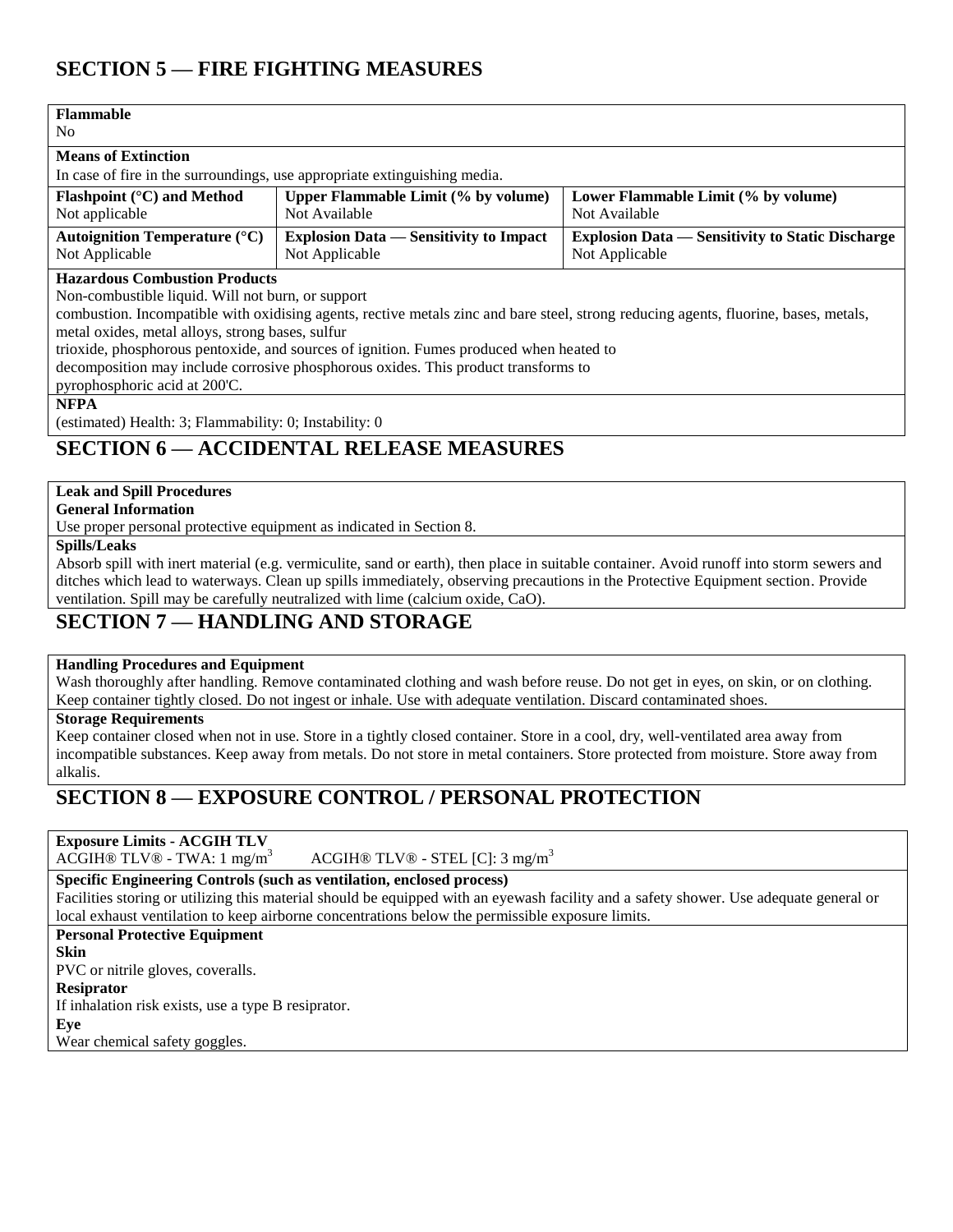# **SECTION 9 — PHYSICAL AND CHEMICAL PROPERTIES**

| <b>Physical State</b>   | <b>Odour and Appearance</b>                  | <b>Viscosity</b>           |
|-------------------------|----------------------------------------------|----------------------------|
| Clear liquid            | Odorless, APHA: 10 max - colorless viscous   | $3.86$ mPa.s               |
| <b>Specific Gravity</b> | Vapour Density $(air = 1)$                   | Vapour Pressure (mmHg)     |
| 1.685 $g/cm3$           | $3.4$ (air=1)                                | $0.03$ mm Hg @ 20 deg C    |
| <b>Evaporation</b>      | Boiling Point $(\Box C)$                     | Freezing Point $(\Box C)$  |
| Not available           | 158 deg C @ 760 mm Hg                        | $21 \text{ deg } C$        |
| pH                      | <b>Coefficient of Water/Oil Distribution</b> | <b>Solubility in Water</b> |
| $1.0 - 2.5$             | Not Available                                | Miscible                   |

## **SECTION 10 — STABILITY AND REACTIVITY**

#### **Chemical Stability**

Stable under normal temperatures and pressures.

## **Incompatibility with Other Substances**

Metals, strong oxidizing agents, strong bases, amines, ammonia, sulfuric acid, nitromethane, sodium tetrahydroborate, A 5% solution of H3PO4 is DOT corrosive to both aluminum & carbon steel (results: 272.1 mils/yr & 319.6 mils/yr, respectively). A 4% H3PO4 solution corrodes aluminum at 209.1 mils/yr & carbon steel at 240.9 mils/yr.

#### **Reactivity, and under what conditions?**

Excess heat, exposure to moist air or water.

# **Hazardous Decomposition Products**

Oxides of phosphorus.

# **SECTION 11 — TOXICOLOGICAL INFORMATION**

| <b>Effects of Acute Exposure</b>                                                                     |                           |  |
|------------------------------------------------------------------------------------------------------|---------------------------|--|
| Eve contact                                                                                          |                           |  |
| Can cause burns. Irritating to eyes. Continual contact with eyes may cause permanent damage.         |                           |  |
| <b>Skin</b>                                                                                          |                           |  |
| Can cause redness, dermatitis, irritation and burns. Continual contact may cause ulceration.         |                           |  |
| <b>Inhalation</b>                                                                                    |                           |  |
| Irritation to the throat and nose. Continual inhalation may cause ulceration and lung tissue damage. |                           |  |
| <b>Effects of Chronic Exposure</b>                                                                   |                           |  |
| See effects of acute exposure                                                                        |                           |  |
| <b>Reproductive Toxicity</b>                                                                         | <b>Teratogenicity</b>     |  |
| No information available.                                                                            | No information available. |  |
| <b>Embryotoxicity</b>                                                                                | <b>Mutagenicity</b>       |  |
| No information available.                                                                            | No information available. |  |
| <b>Name of Synergistic Products/Effects</b>                                                          |                           |  |
| No information available.                                                                            |                           |  |

# **SECTION 12 — ECOLOGICAL INFORMATION**

### **Ecotoxicity**

Fish: Mosquito Fish: LC50 = 138 mg/L; 96 Hr; Unspecified No data available

## **Environmental**

The acidity of phosphoric acid may be reduced readily by natural water hardness minerals, but the phosphate may persist indefinitely. During transport through the soil, phosphoric acid will dissolve some of the soil material, in particular, carbonate-based materials. The acid will be neutralized to some degree with adsorption of the proton and phosphate ions also possible. However, significant amounts of acid will remain for transport down toward the groundwater table.

### **Physical**

No information available